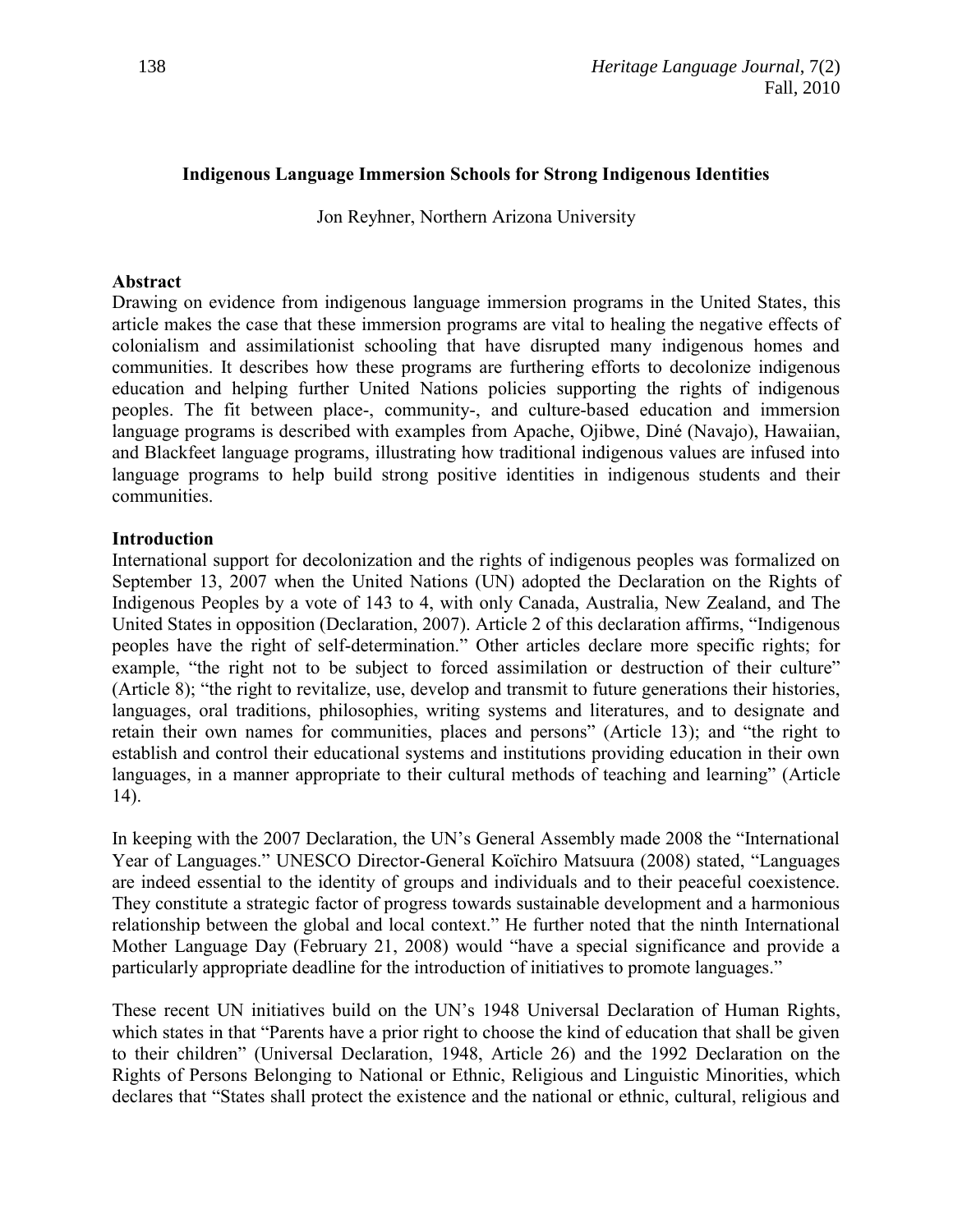linguistic identity of minorities within their respective territories and shall encourage conditions for the promotion of that identity" (Declaration, 2007, Article 1). Article 2 (Declaration) affirms that "Persons belonging to national or ethnic, religious and linguistic minorities…have the right to enjoy their own culture, to profess and practice their own religion, and to use their own language, in private and in public, freely and without interference or any form of discrimination." The following year was declared by the UN to be the "International Year of the World"s Indigenous People."

However, the international support that UN declarations appear to signal often does not extend beyond rhetoric. Skunabb-Kangas (2000, p. 492) finds that "many governments applaud…human rights, as long as they can define them in their own way, according to their own cultural norms." She notes that the United States in particular had only ratified 15 of 52 universal human rights instruments as of 1998; on a list of ratifying countries, led by Norway with 46 ratifications, the U.S. is in the same place with Somalia and is just below Saudi Arabia (see also Reyhner, 2008).

Despite the U.S. government's failure to support U.N. declarations supporting the rights of indigenous peoples, efforts restoring indigenous values and language are ongoing among American Indian activists, who are focusing on decolonizing Indian education (Grande, 2004). The goal of these efforts is to heal the historical wounds suffered by colonized peoples and to help them move beyond a mentality of victimization. Native language immersion schools have become a key part of the post-colonial healing process that aims to restore and strengthen Native families and communities. These programs seek to redress the abuse of indigenous languages historically carried out by assimilationist schooling while using the power of the language to convey tribal values. A key feature of indigenous immersion programs is that they are voluntary, allowing parents who choose to enroll their children in them to exercise a basic human right upheld by the United Nations" initiatives and declarations on indigenous peoples. This paper examines evidence from several programs in the U.S. to understand their role in healing the negative effects of colonialism that have disrupted many indigenous homes and communities.

### **Assimilation and its Effects**

For most of the history of the United States, the basic human rights delineated by the UN in 1948 and 1992 have been denied to ethnic minorities; in fact, it was government policy to assimilate them into the dominant English-speaking population through schools in which their native languages and cultures were suppressed. Schools were used to eliminate indigenous languages by punishing students who spoke them and indoctrinating them into the superiority of English as compared to their "barbarous dialects" and into Christianity compared to their "barbarous beliefs" (Adams, 1995; Reyhner & Eder, 2004).

Starting with the 1928 Meriam Report (Institute, 1928), an independent comprehensive study of the U.S. Indian Office by the Brookings Institute for Government Research at John Hopkins University, studies have shown the harm this assimilationist language policy has done to indigenous students and their academic achievement, which has lagged far behind U.S. national averages.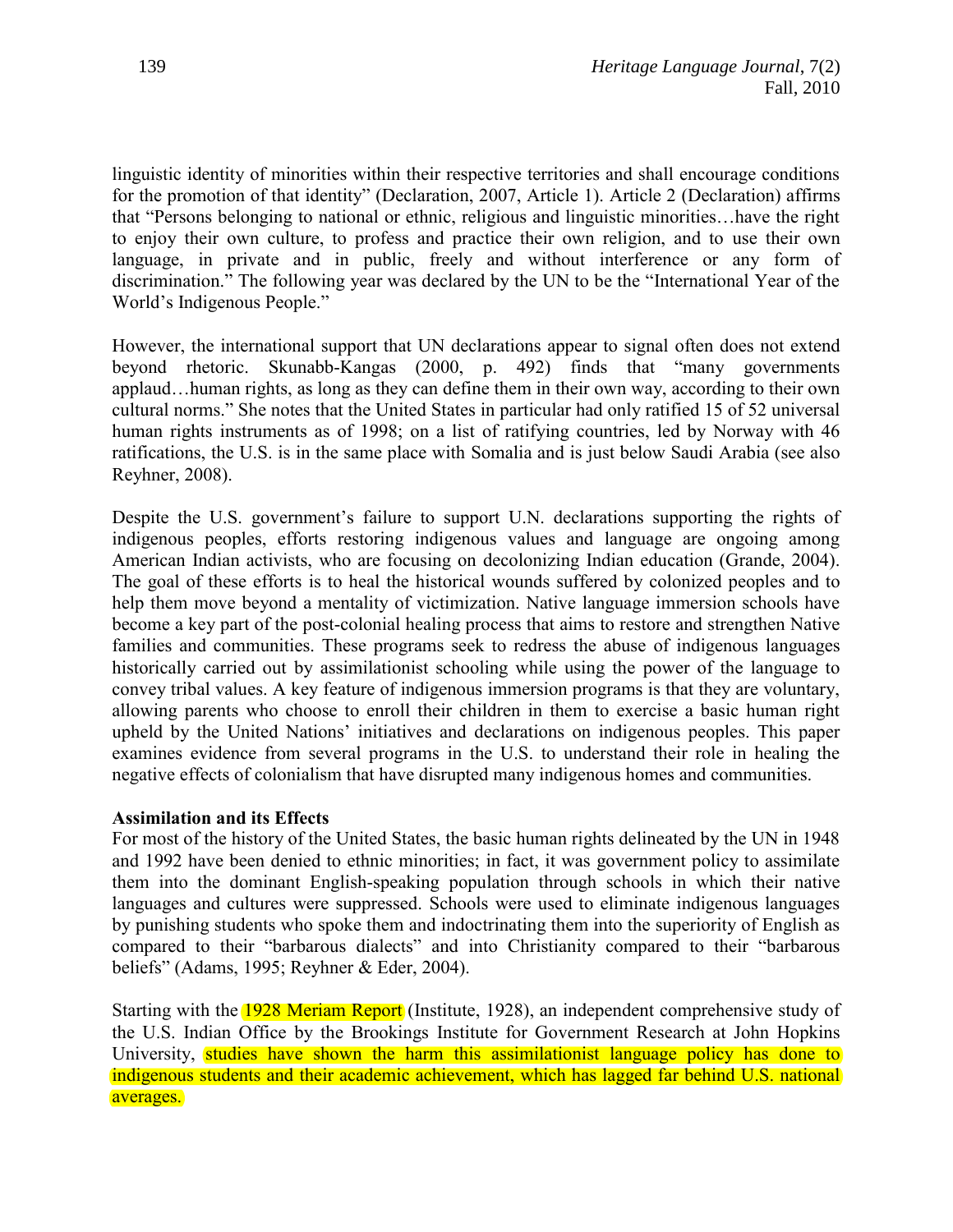The National Center for Education Statistics" report, *Status and Trends in the Education of American Indians and Alaska Natives* (Freeman & Fox, 2005), found indigenous students with more than twice the White dropout rate, the highest death rate of 15-19 year olds, the highest percentage of special education students, and the highest absenteeism. These students are also the most likely to have failed to complete core academic programs in their schools, and the most affected by school violence. These grim statistics are tinged with irony given that the U.S. government's past English-only policy in schools has been so successful that  $51\%$  of American Indian and Alaska Native eighth graders reported in 2003 never speaking any language but English at home and only 22% reported speaking a non-English language half the time or more (Freeman & Fox, 2005).

The problems of modern Indians extend beyond the classroom walls. Unemployment among Native people is three times the national average (Freeman  $\&$  Fox, 2005). Gang activity is prevalent and incarceration rates are high. This social and economic plight is a direct result of the destruction of American Indian families and communities brought about by assimilationist policies, including those implemented in schools.

When an Ojibwe (aka Anishenabe or Chippewa) high school student shot and killed a teacher and seven students in 2005, Navajo Nation President Joe Shirley (2005) expressed a belief that poverty and the breakdown of traditional tribal culture contributed to the conditions that made tragedy this kind of tragedy possible. He wrote:

We are all terribly saddened by the news about our relatives on their land in Red Lake in Minnesota. Unfortunately, the sad truth is, I believe, these kinds of incidents are evidence of natives losing their cultural and traditional ways that have sustained us as a people for centuries.

Respect for our elders is a teaching shared by all native people …. When there was a problem, we would ask, "What does Grandpa say? What does Grandma say?"

….

Even on the big Navajo Nation, we, as a people, are not immune to losing sight of our values and ways. Each day we see evidence of the chipping away of Navajo culture, language and traditions by so many outside forces. (p. 5)

Joy Harjo, a member of the Muscogee Creek tribe, sums up the result of this systematic dismantling of culture and the linguistic means of transmitting it: "Colonization teaches us to hate ourselves. We are told that we are nothing until we adopt the ways of the colonizer, until we become the colonizer" (as quoted in Mankiller, 2004, p. 62). This is a tragic legacy of assimilationist policy.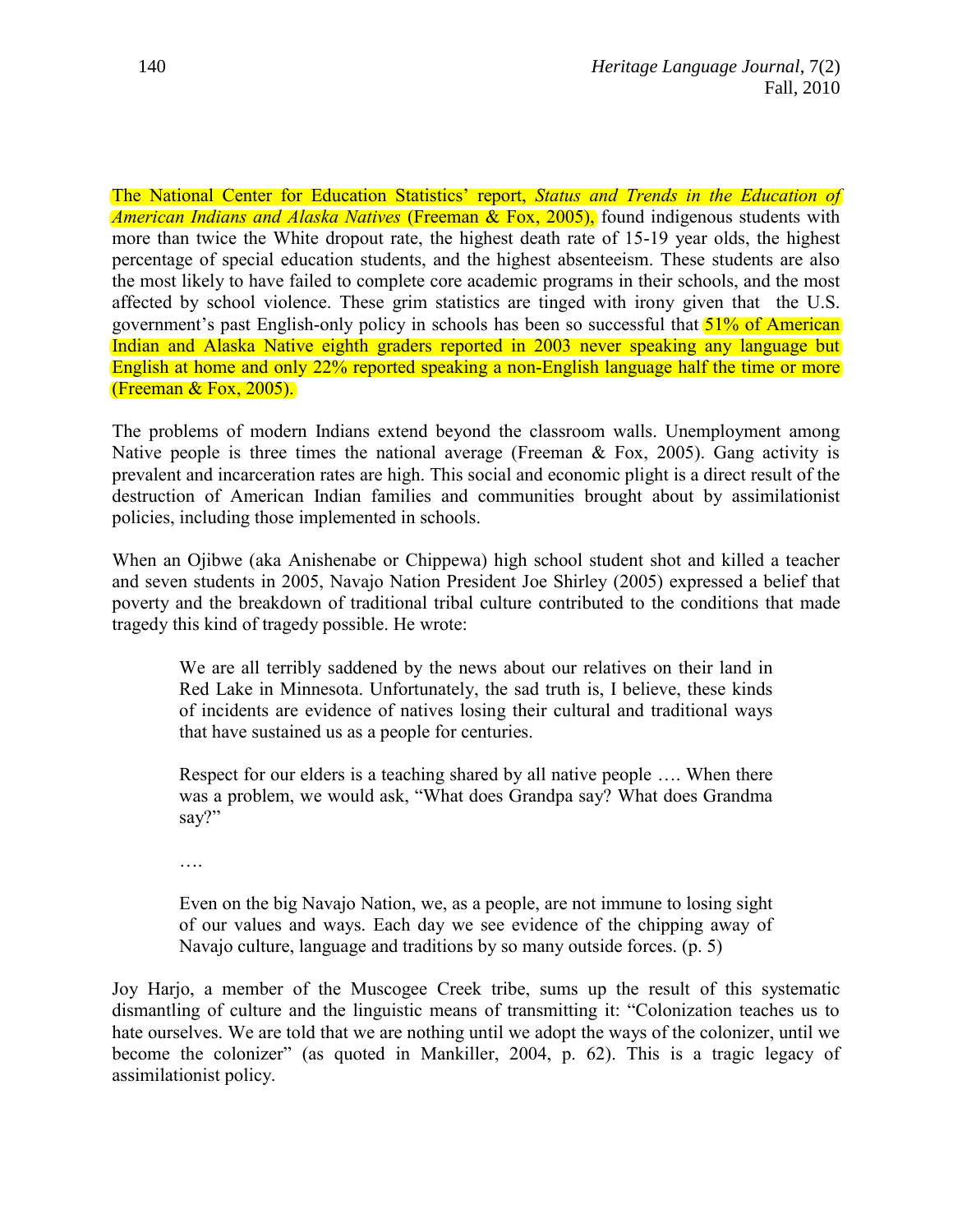### **Language, School and Assimilation**

Efforts at revitalizing indigenous languages in schools have to overcome the deep suspicion that some Indigenous people harbor towards schools, which as mentioned earlier, were colonial instruments used to eradicate Native languages and to assimilate Indians into the dominant North American culture (Adams, 1995; Reyhner & Eder, 2004).

Whether government- or missionary-run, the goal of schools was to replace indigenous community and family values with a new set of ideals. While government-sponsored institutions saw education and suppression of the native language as a means of assimilation, religiously affiliated schools viewed the imposition of English as a means of conversion to Christianity. Conversion and assimilation tore tribal communities and families apart as some members hung on to cherished traditions, whereas others rejected those traditions as outdated, the work of the devil, and/or "savage."

In her 1999 autobiography *The Scalpel and the Silver Bear*, Lori Arviso Alvord, the first Navajo woman surgeon, described her grandmother's and father's schooling, during which they were punished for speaking Navajo and "told by white educators that, in order to be successful, they would have to forget their language and culture and adopt American ways" (Alvord & Van Pelt, 1999, p. 86). She concluded "two or three generations of our tribe had been taught to feel shame about our culture, and parents had often not taught their children traditional Navajo beliefs--the very thing that would have shown them how to live, the very thing that could keep them strong" (Alvord & Van Pelt, 1999, p. 88).

Platero (1975) the first director of the Navajo Division of Education, reports the deleterious effects of a similar language policy on a Navajo student, "Kee":

Kee was sent to boarding school as a child where--as was the practice--he was punished for speaking Navajo. Since he was only allowed to return home during Christmas and summer, he lost contact with his family. Kee withdrew from both the White and Navajo worlds as he grew older because he could not comfortably communicate in either language. He became one of the many thousand Navajos who were non-lingual--a man without a language. By the time he was 16, Kee was an alcoholic, uneducated, and despondent--without identity. (p. 58)

Platero concludes by emphasizing the need to use the Navajo language more in teaching Navajo students.

Speaking at the U.S. Office of Indian Education"s Language and Culture Preservation Conference in Albuquerque, New Mexico in 2004, former Menominee Tribal Chairperson Apesanahkwat recalled that in Catholic school, the nuns, in effect, told their students "to throw stones at the elders." He opined that Indians today "have tasted cherry pie [the good things of modern America] and we like it." However, Indians today are "like fish lying on the beach… we need to be in that water" of their culture. Apesanahkwat, like Arviso and Holm (2001), Platero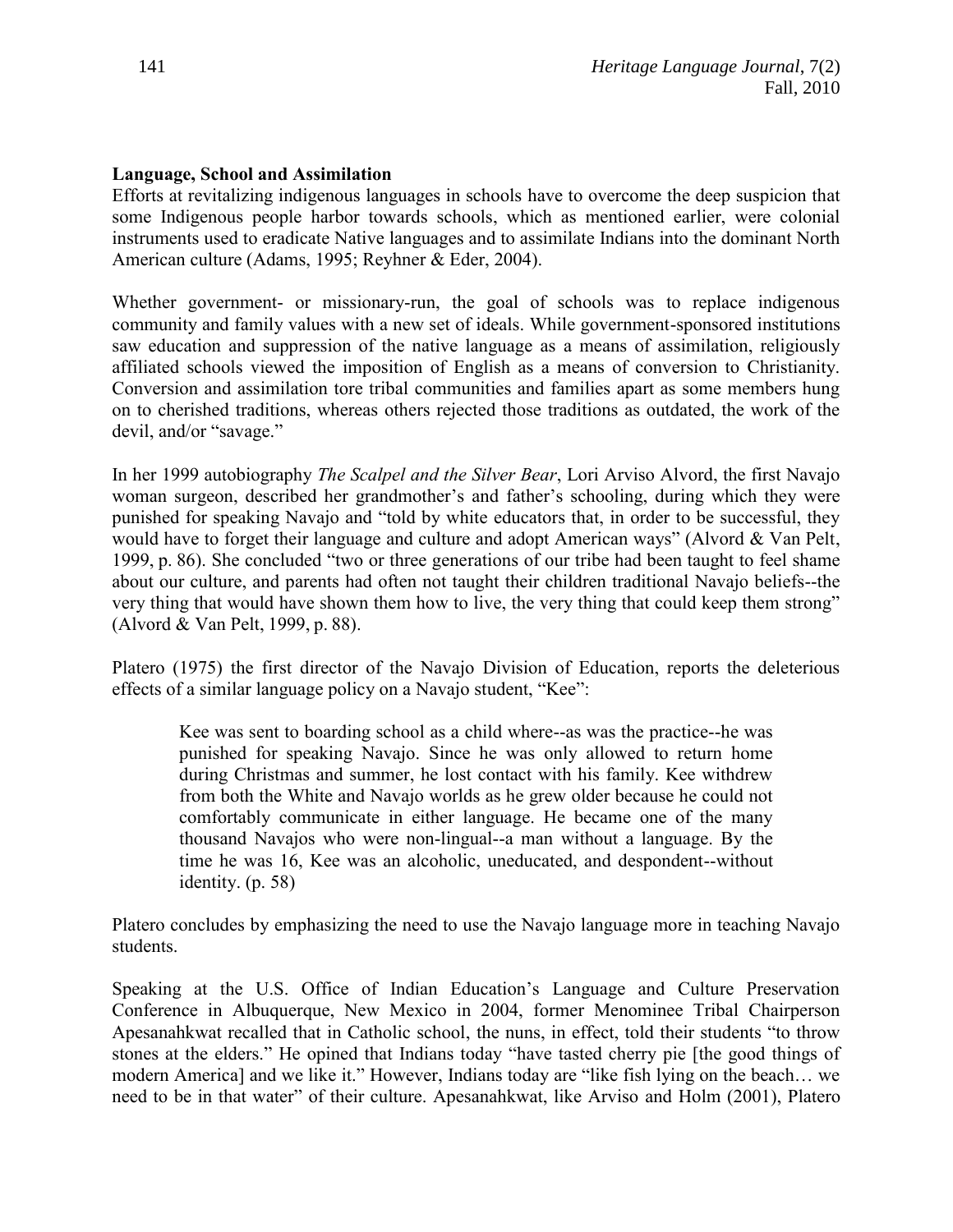and others, argues that indigenous cultures are inextricably intertwined with the survival of the people, and that when those cultures suffer attack, the survival of the people is jeopardized.

### **Support for the Revitalization of Indigenous Languages**

Many American Indian leaders have expressed their support for their indigenous languages. At the 2005 annual meeting of the National Indian Education Association, Cecelia Fire Thunder, President of the Oglala Sioux at Pine Ridge, testified, "I speak English well because I spoke Lakota well.... Our languages are value based. Everything I need to know is in our language." She declared that language is more than communication: "It's about bringing back our values and good things about how to treat each other." Sisseton Wahpeton tribal college president Dr. William Harjo LoneFight declares, "When people spoke Dakota, they understood where they belonged in relation to other people, the natural world, and to the spiritual world. They truly knew how to treat one another" (as quoted in Ambler, 2004, p. 8).

Midgette (1997) recounts her experience: "I have heard several Native Americans speak feeling about their sense of rootlessness and despair, and how they recovered when their grandmothers taught them to speak Tolowa, or Navajo, and they regained a sense of themselves and their heritage" (p. 39). Interviewing Navajo elders Yazzie (1995) found that "Elder Navajos want to pass on their knowledge and wisdom to the younger generation. Originally, this was the older people"s responsibility. Today the younger generation does not know the language and is unable to accept the words of wisdom" (p. 3). An elder told her that television had taken the Navajo language away from children. Midgette values language similarly: "The use of the native tongue is like therapy, specific native words express love and caring. Knowing the language presents one with a strong self-identity, a culture with which to identify, and a sense of wellness" (p. 3). As indigenous children learn English or other "National" languages and cultures through the media and in schools, they increasingly become separated from their heritage, and some cannot speak to their grandparents. One of Yazzie"s informants told her, "Older people who speak only Navajo are alone" (Yazzie, 1995, p. 4). Many American Indians see language as the key to their identity, and they question whether one can be Cherokee, Navajo, Crow, Seminole, and so forth without speaking their tribal language.

Littlebear (1999), a North Cheyenne educator, concluded,

Our youth are apparently looking to urban gangs for those things that will give them a sense of identity, importance, and belongingness. It would be so nice if they would but look to our own tribal characteristics because we already have all the things that our youth are apparently looking for and finding in socially destructive gangs…. [A] characteristic that really makes a gang distinctive is the language they speak. If we could transfer the young people"s loyalty back to our own tribes and families, we could restore the frayed social fabric of our reservations. We need to make our children see our languages and cultures as viable and just as valuable as anything they see on television, movies, or videos (pp. 4-5).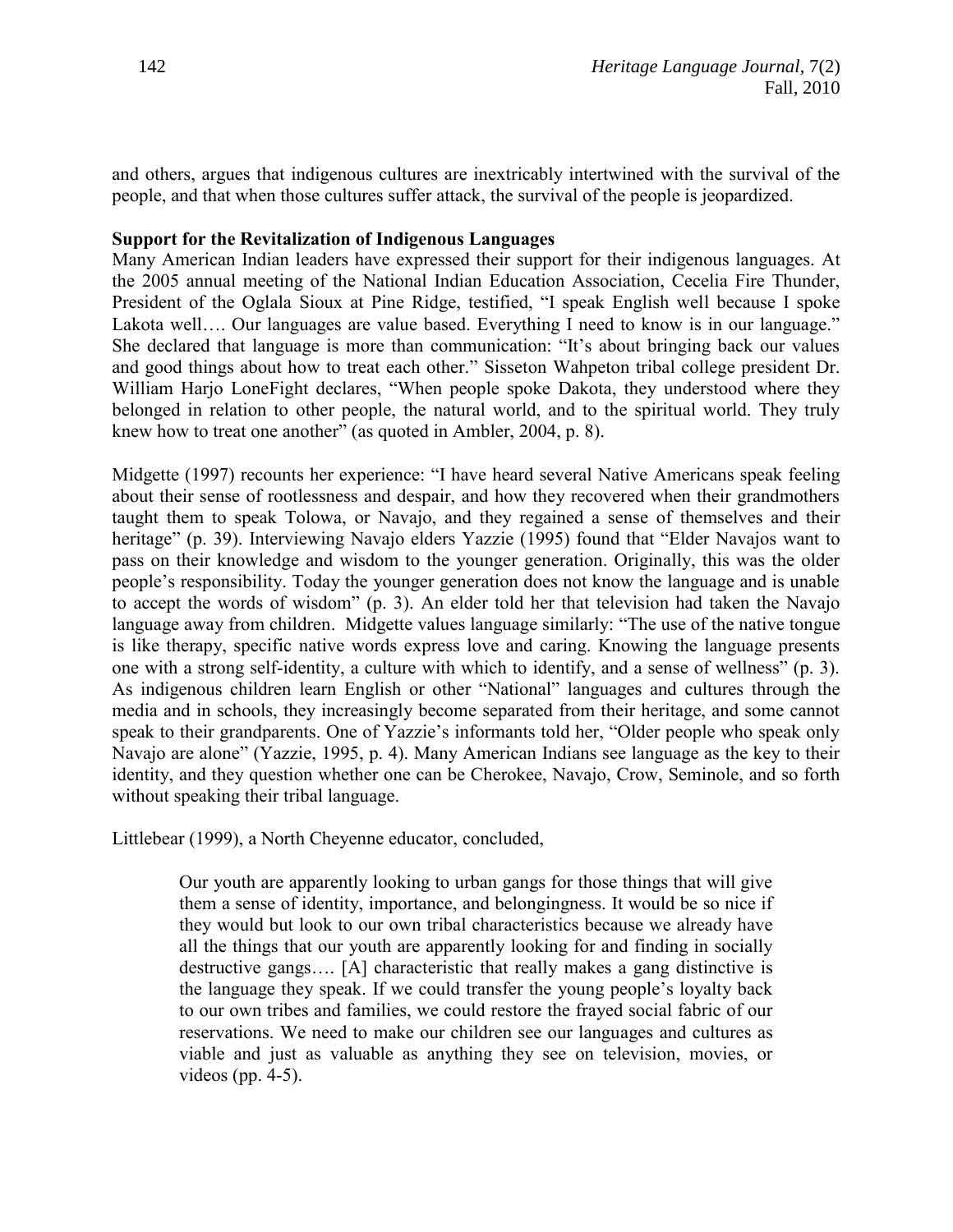## *The Focus of Immersion Programs – Restoration of Traditional Values or Preparation for the Larger Society?*

Educational reformers advocate immersion programs which would teach subject matter in the native language. It is not enough, however, to simply introduce the native language if a school's curriculum remains unchanged (Nevins, 2004). Just translating a non-Native curriculum into the Native language and focusing on vocabulary and grammar is in no way part of a decolonization agenda. In fact, it could be viewed as nothing more than a new way to approach colonization. On the other hand, if the non-Native curriculum is ignored as language revitalization programs are implemented, students will be denied access to the skills needed to negotiate the larger society and participate in the modern economy. In addition, reversing the longstanding assimilationist policy may engender confusion and deep suspicion among Native peoples who accommodated to the pressures they faced by assimilating into the dominant culture, for example by converting to Christianity. Some Christian Natives may worry that language revitalization programs are attempting to bring back Native religions (see e[.](#page-14-0)g., Yazzie,  $2003$ ).<sup>1</sup>

<span id="page-5-0"></span>Some educators, however, are uncomfortable with the premise that curriculum can be balanced so that students "can live in two worlds." LaDonna Harris (a member of the Comanche tribe) remarks, "It drives me crazy when people say we have to live in two worlds. We can"t live in two worlds. We have to live in one world and carry those values with us and live them every day wherever we live. People become dysfunctional when they adopt situational values" (as quoted in Mankiller, 2004, p. 68-69). Oglala Sioux educator Dr. Sandra Fox also dislikes "the "walk in two worlds' idea; the time you should be most Indian is in the white world" (as quoted in Reyhner, 2006c). Like Harris, Fox wishes to foster traditional tribal values, which usually include cooperation, generosity, reciprocity, respect, and humility, and emphasize our relatedness to all things and the need for balance and harmony. In her view, these cultural values cannot be taught just as a thing of the past as children are growing up in and must live in the present.

Calsoyas" (1992) interview of Navajo elder and medicine man Thomas Walker reveals similar concerns about the values fostered in non-Navajo education.

For over one hundred years the white man has defined what education will be for the Navajo people…. I was brought up with the old philosophy and what I see now with the White Men"s way in today"s world there is a wide difference and the intent of education does not relate any more. Because of this, in this present time, the children that are taught whatever is real, the old philosophy does not touch. The old language does not touch on these things. The children are given too much power. Whenever you try to correct a child from wrongdoings it becomes difficult to discipline them because of the laws that have been developed to protect children from abuse. When one is trying to discipline a child they say that they are being called names and are being abused. When you try to tell them something and you touch them, they report they were hit. Because of this law that protects them many are wandering and doing whatever they feel like. Because of this others act as if they are the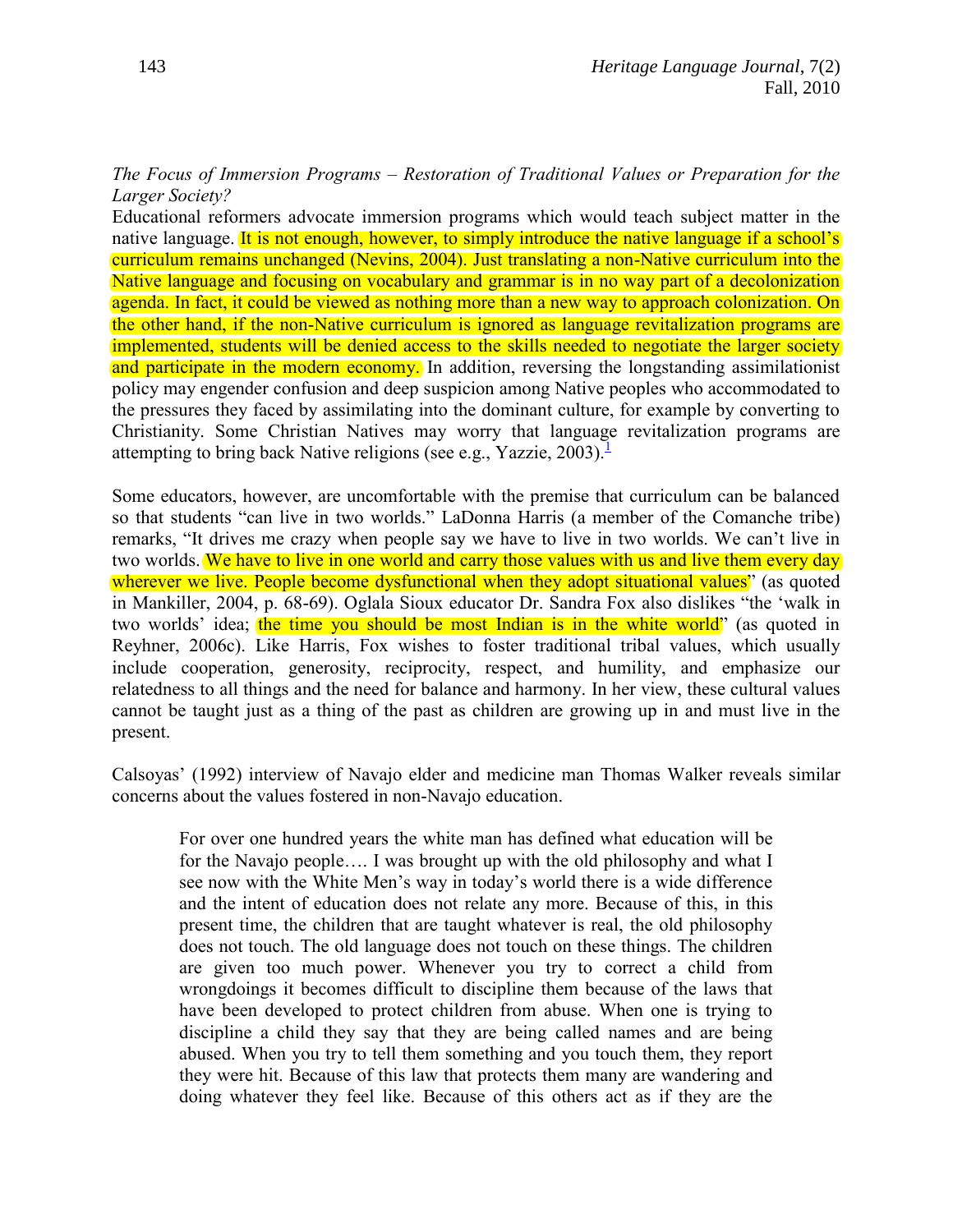authorities on everything. Because of this, the school administrators are getting in trouble to the point that they lose their jobs. I do not agree with this. (p. 168)

### *Place-, Community-, Culture-based Education*

A successful Native language revitalization program must address the questions raised in the preceding section regarding what will be taught using the medium of the Native language. In schools, will the program reflect the standard school curriculum or will it be indigenized and contextualized to reflect a particular Native community? As Wayne Holm (2006), former director of the Navajo-English bilingual Rock Point Community School, noted, "If school is to be relevant, it has to deal with the realities of the land, the animals, and the people" (p. 2). While such an education can be done largely in English, as Bingham and Bingham"s (1982/1994) work shows, it makes sense to teach these same concepts in the Native language as well.

Deloria and Wildcat (2001) outline a rationale and framework for indigenous language revitalization programs. In the preface to their book, Wildcat proposes "an indigenization of our educational system" (p. vii), something that can be accomplished by clearly understanding what is distinctive about Native American society and values. Deloria (1994) contrasts the "Native American sacred view" with the "material and pragmatic focus of the larger American society" (p. v), and draws a distinction between a "unified" Indian worldview where everything is related versus a "disjointed sterile and emotionless world painted by Western science" (p. 2).

As a way of emphasizing an interconnectedness with our environment and our relationship to the world, **Deloria and Wildcat (2001) advocate both experiential learning involving example and** observation and a focus on the importance of reciprocity and giving back. Both educational approaches not only reflect Native American world views, but are deeply embedded in tribal values. Deloria (Deloria & Wildcat, 2001) notes that "human personality was derived from accepting the responsibility to be a contributing member of a society" (p. 44) and that "education was something for the tribe, not for the individual" (p. 84).

In presenting their framework for indigenizing education, Deloria and Wildcat (2001) are addressing problems associated with non-native education and societal values. Wildcat describes the United States "as a nation of homeless people" who have places to live but don't know their neighbors (p. 67). Deloria (Deloria & Wildcat, 2001) characterizes the American worldview as one "that separates and isolates and mistakes labeling and identification for knowledge" (p. 133). Instead of just learning skills and facts, students in indigenous schools should develop a positive identity that includes having a sense of place both physically and socially; in fact, as Wildcat points out, the word "indigenous" means to be of a place (p. 31).

Even though Wildcat maintains that "there are good reasons for American Indian students not to discard knowledge traditionally held by their tribes, he also calls on them not to "romanticize the past" (p. 8). While children need to respect their elders, they also need to learn from the failures of elders as well as their successes. Children are to be educated to "find home in the landscapes and ecologies they inhabit" (p. 71). Fox's (2001, 2001a, 2001b) focus on curriculum is similar to Deloria and Wildcat's (2001).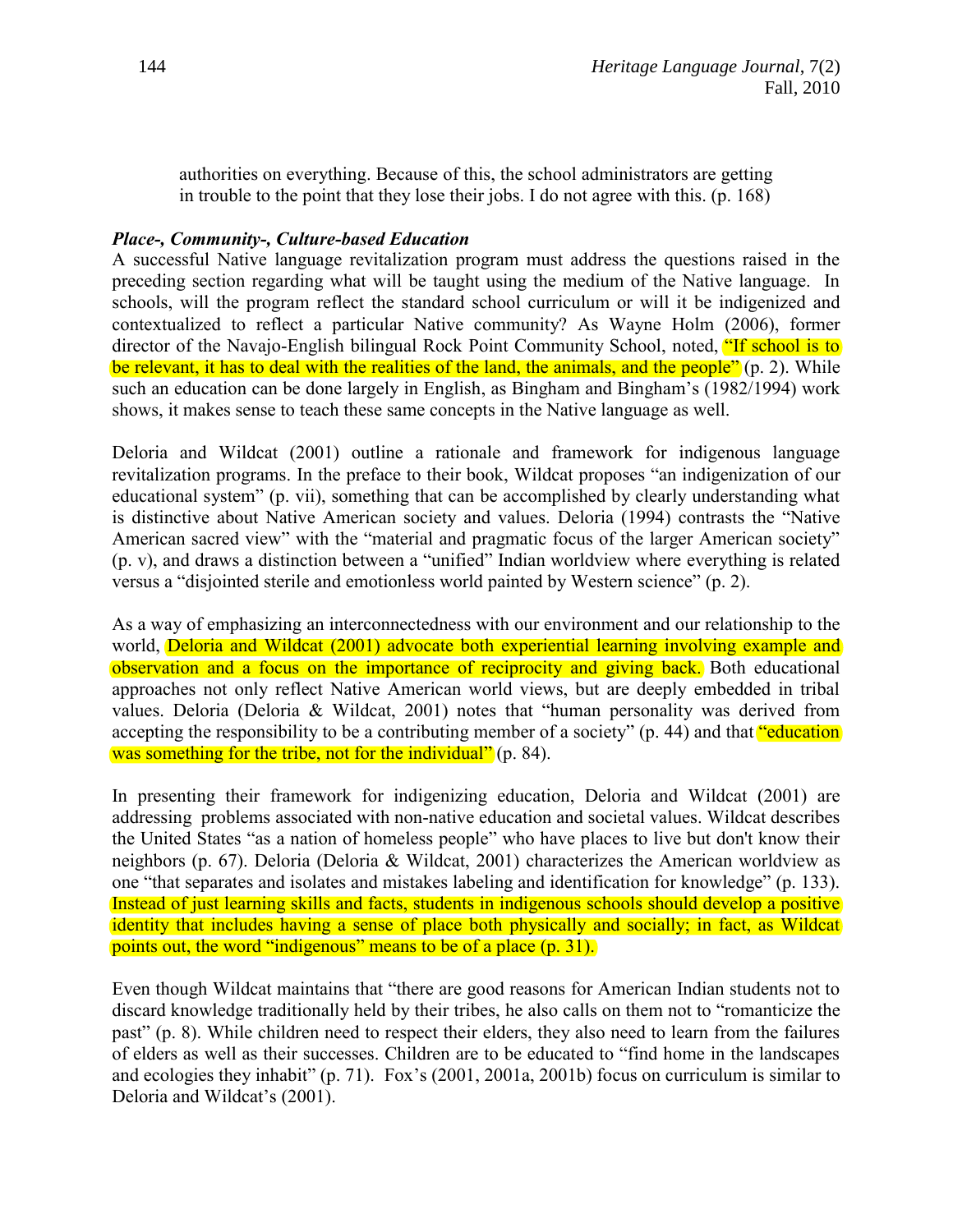### *Some Revitalization Efforts*

The following section discusses several examples of indigenous language revitalization programs and the cultural and values goals and educational philosophy that drive them.

Common to these programs is the combined focus on language teaching and Native values. For example, Wilkins (2008) gives an account of her school district's work, with the help of an elder, to put together a values curriculum based on her Yakama Nation"s values of honesty, compassion, caution, courage, taking care, respect, thoughtfulness, humility, and service. Lipka, Mohatt, and the Ciulistet Group"s (1998) study of Alaska Native education pointed out that Yup"ik teachers rejected the profuse "bubbly" praise promoted by outside [non-Native] teachers because traditional Yup"iks believed "overly praising will ruin a person" (p. 126).

Nevins" (2004) study of an Apache language maintenance program showed that "awareness and participation in activities sustaining of family life" was viewed by the community as "central to knowing the Apache language" (p. 280). "Knowing how to speak Apache is an index of the child"s involvement in the intimate moral universe of family life" and "language loss is therefore interpreted as an indication of problems within the family" (p. 282). Nevins notes that "Apache family-centered pedagogy teaches language by cultivating a child"s awareness of the social world in which speaking is possible" (p. 278). The community wanted the Apache language program to strengthen families. Because the language program Nevins studied failed to focus on what the community saw as important, the tribal government ended it.

An Ojibwe language maintenance program was created to address not only language loss, but the social problems linked with it. An Ojibwe band saw the decline in the use of their language as correlating "with a loss of Ojibwe traditions, the unraveling of the extended family, depression among Band members, high dropout rates among Ojibwe students, and an increasing amount of gang activity among youth" (Bowen, 2004, p. 4). An Ojibwe Commissioner of Education argued that "By teaching the language we are building a foundation for a lifetime of productive citizenship…. Ojibwe values are inextricably linked to the language. These values, such as caring for the environment, healing the body and mind together, and treating all creation with respect are taught most effectively when they are taught in Ojibwe" (as quoted in Bowen, 2004, p. 4). The Ojibwe Advisory Board "firmly believed that writing Ojibwe was not as important as speaking it" (p. 8). They wanted two fluent speakers in each classroom so conversation could be modeled for learners. They have also incorporated Ojibwe music into classroom instruction.

Similarly, there are several Navajo examples of culture-based American Indian education implemented as part of the healing efforts to restore traditional family values. These programs show that the "either-or" idea that one either restores traditional values or assimilates into the non-Indian dominant society in order to achieve academic and economic success is a false dichotomy. In the 1970s, the all-Navajo Rock Point Community School Board called for teaching Navajo behavior in the classroom, concluding "that it was the breakdown of a working knowledge of Navajo kinship that caused much of what they perceived as inappropriate, un-Navajo, behavior" (Holm & Holm, 1990, p. 178). To counteract this breakdown, the Rock Point School Board established a Navajo-English bilingual program in their school that emphasized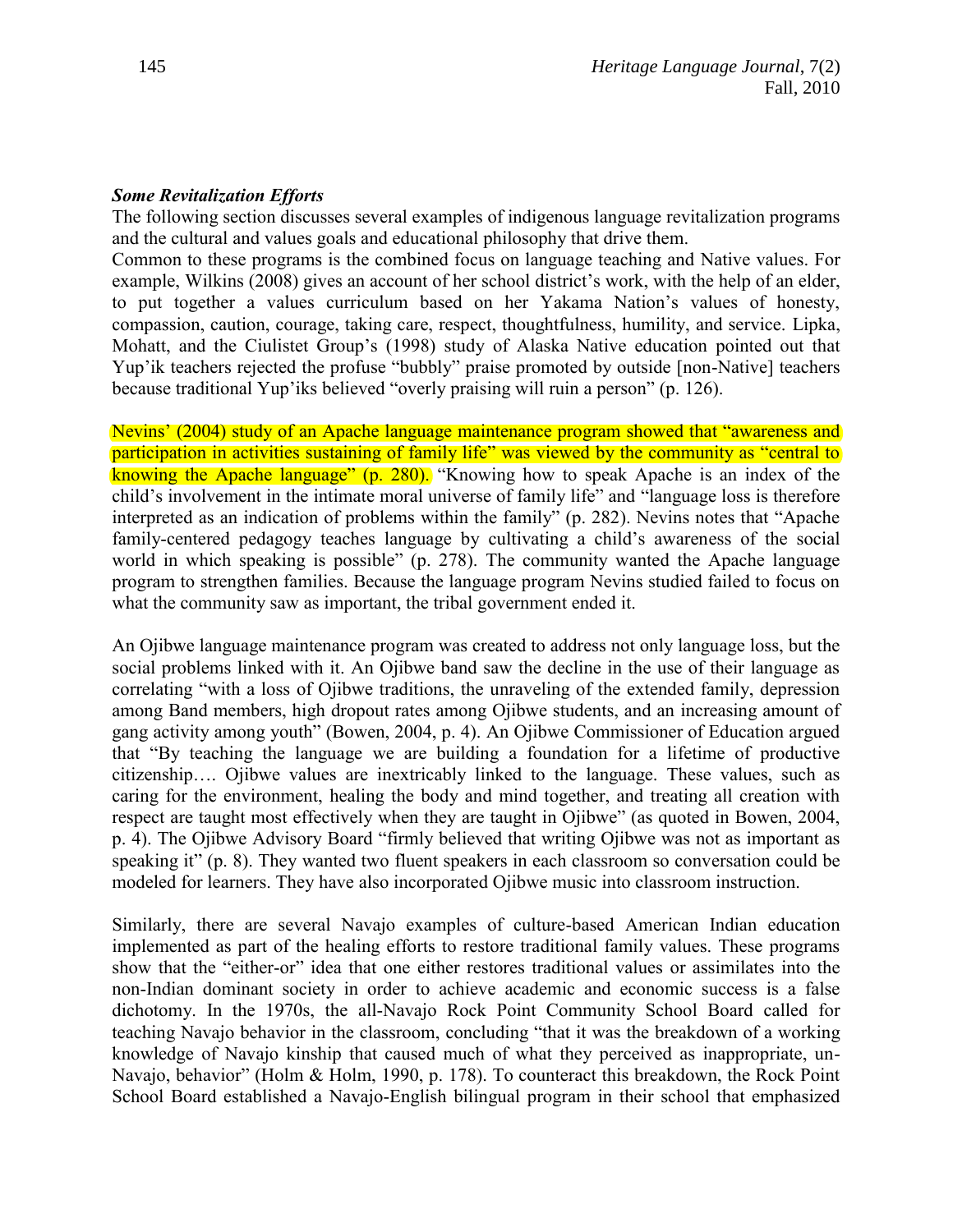Navajo Social Studies and the Navajo beliefs about kinship. For the Navajo and other tribes, kinship through family and clans establishes rules for interacting in a respectful manner. And this interaction is reflected in the language itself. In addition to the Navajo social studies component of the immersion curriculum, a hands-on approach to math and science using manipulatives and experiments allowed students to understand and talk about what they were learning (see e.g., Reyhner, 1990). Studies of this program found that the Navajo immersion students showed more Navajo adult-like, responsible behavior than the Navajo students not in the immersion classes (Arviso & Holm, 2001; Holm & Holm, 1995).

The Rock Point bilingual program was modified and transported to the Window Rock Public School. The Window Rock Navajo immersion program started in 1986. The 200 students in the program, most of whom are English dominant, are immersed in Navajo during kindergarten and first grade with curriculum based on the Navajo Nation"s Diné cultural content standards as well as Arizona State academic standards. English instruction is gradually introduced, usually beginning in second grade, as the students' Navajo proficiency develops further. By sixth grade, half of students' instruction is in English (Johnson & Wilson, 2005). Besides the improvement in student behavior reported, the immersion students showed higher English-language test scores than the non-immersion students in the same school district (Johnson & Wilson, 2005; Johnson & Legatz, 2006). Johnson and Wilson"s (2005) table summarizing what was learned from implementing the Window Rock immersion includes benefits such as improved student and teacher retention as well as family participation in working towards outcomes, and validation of student identity (p. 31).

Manuelito and McLaughlin (as cited in Reyhner, 2006b) noted in their observation of Window Rock"s Navajo immersion program that, "Navajo values are embedded in the classroom." A parent whom they interviewed noticed differences between students who were in the immersion program and those who were not:

[The immersion students] seem more disciplined and have a lot more respect for older [people], well anyone, like teachers. They communicate better with their grandparents, their uncles…. [It] makes them more mature and more respectful. I see other kids and they just run around crazy. (pp. 79-80)

The Navajo Nation"s Education Committee"s Diné Cultural Content Standards (Office of Diné Culture, 2000) states in its preface, "The Diné Cultural Content Standards is predicated on the belief that firm grounding of native students in their indigenous cultural heritage and language is a fundamentally sound prerequisite to well developed and culturally healthy students" (p. v). The empowering values of the Diné individual to be taught include being "generous and kind," "respecting kinship," "being a careful listener," and "having a balanced perspective and mind" as well as not being lazy, impatient, hesitant, easily hurt, shy, or mad. Diné individuals are to respect the sacred, have self-discipline, and prepare for challenges (p. 80).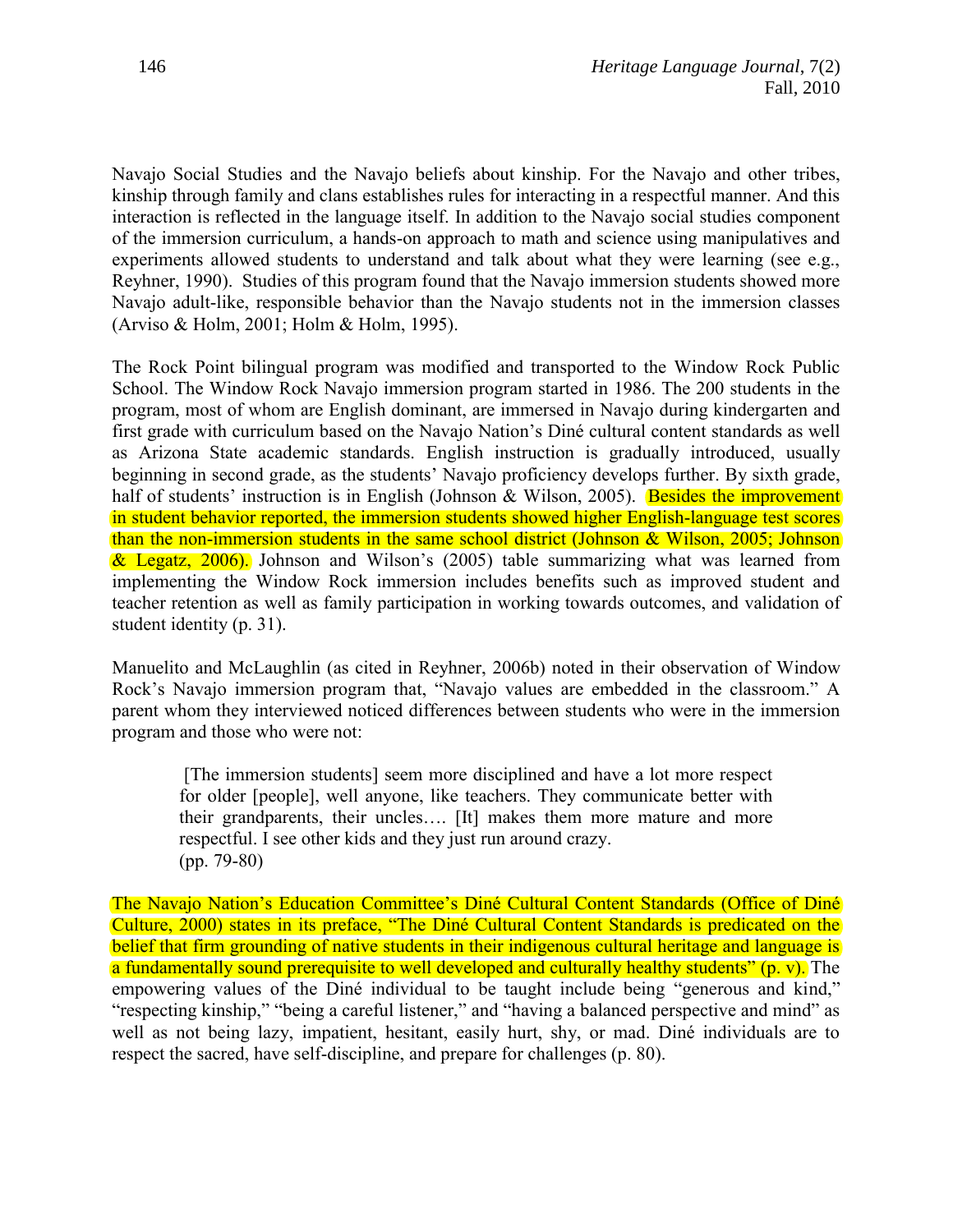In the keynote address on March 9, 2004 at the U.S. Office of Indian Education Program"s Third Symposium on Language and Culture Preservation, the theme of which was "Journeying Home: Creating Our Future From Our Past," Navajo elder and statesman Jack Jackson summed up the goal of values based Dine language programs. He noted that, at Diné College, the Navajo Nation's tribal college, they are "in a search to create our future based on our past." He emphasized the importance of teaching Navajos the Navajo philosophy of "Ké," of being a balanced person. This involves examining beauty before oneself, beauty behind oneself, beauty underneath, beauty above, and beauty around, with the goal of becoming a balanced person who walks in beauty.

Native Hawaiians have also been very active in seeking to restore their traditional values through language immersion programs. Aha Pūnana Leo (2006), which since 1983 has established schools throughout the Hawaiian islands, is built around re-establishing the Hawaiian philosophy of life.

From its start with Hawaiian preschools in the 1980s, Hawaiian language immersion classrooms were extended into successively higher grades until the first five K-12 immersion students graduated from high school in 1999. Students, most of whom are English speakers, they are immersed in Hawaiian from kindergarten to grade five with some English introduced after grade five. In a case study of a new immersion teacher at a Hawaiian immersion school, Keiki Kawaiʻaeʻa and Angayuqaq Oscar Kawagley observed the interaction between approaches to teaching and the values being transmitted:

At the Hawaiian immersion school, the day began and ended with traditional Hawaiian protocol—a Hawaiian chant, a positive thought, and a prayer to open and close the day. Included in the morning protocol was the formal request chant and reply in Hawaiian to enter the school. This opening protocol set the mood for the day by helping all to focus and reflect on the task of learning, teaching and leading with good thoughts, intentions and feelings, and a cooperative spirit. The school day ended with a chant to attune them to another realm, that of home, family, friends, and place with all its different idiosyncrasies. The well-being of the whole group through active participation at the *piko* (a spiritual gathering place) was a part of the healing, health and lifelong learning daily experiences for the total learning community—students, teachers, support staff, families and guests. (as quoted in Reyhner, 2006d, p. 78)

The researchers noted the pivotal role that the Hawaiian language played in the school"s cultural education program:

The language best expresses the thought world of the ancestors and thrusts them into the Hawaiian worldview. This is the language of connectedness, relatedness and respect. The language provides the cultural sustenance and the lens from which the dynamics of the school community has evolved. The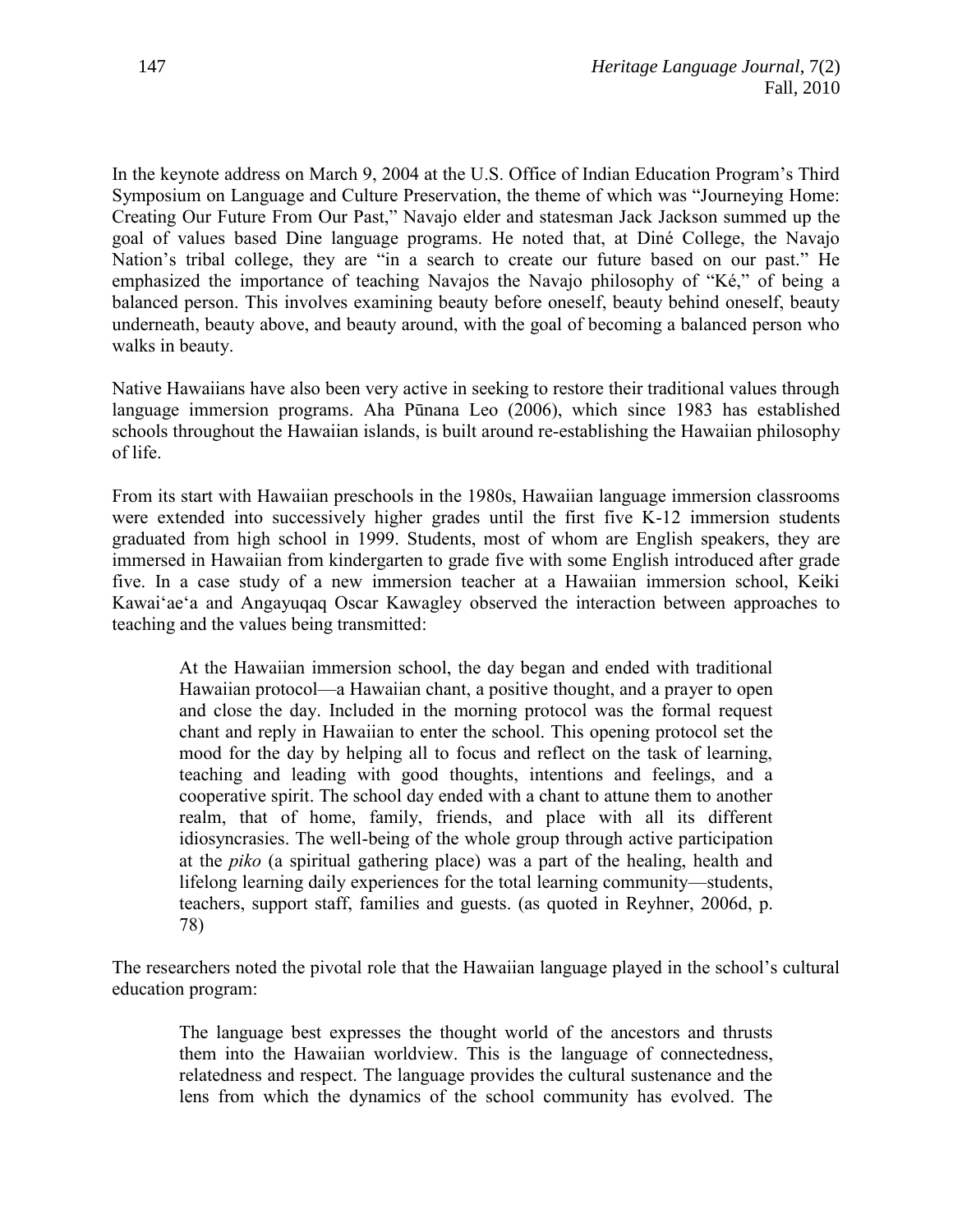language is formed by the landscape with its soundscape and therefore, conducive to living in concert with Nature. … The language shapes and nurtures the school learning community as a complete and whole entity. (Kawaiʻaeʻa & Kawagley, 2006)

With the help of elders, seven guiding values for Hawaiian educational success, were developed to express essential values: value of place, applied achievement, cultural perspective, cultural identity, intellect, personal identity, and relationships.

On a smaller scale, the Cuts Wood School in the Blackfeet Nation, Montana (2010) immerses its students in their Blackfeet language both as a goal in itself and a means of transmitting cultural values. According to Kipp (2009) the school has found content that is taught in Blackfeet becomes part of English knowledge as well. In addition to academics and language, values are also emphasized. The Cuts Wood School avoids competition, "a form of violence," (p. 5) as well as hierarchal concepts, ranking, and punitive designations.

### **Conclusion**

One of the goals set by the U.S. Secretary of Education"s Indian Nations at Risk Task Force"s report (Indian Nations at Risk Task Force, 1991) was that "By the year 2000 all schools will offer Native students the opportunity to maintain and develop their tribal languages and will create a multicultural environment that enhances the many cultures represented in the school" (p. i). (This goal is still far from fruition despite the work of immersion schools outlined in this article).

While academic knowledge and test scores are important, it is students' behavior towards others that is of paramount importance because it is a determinant of how individuals use the knowledge they have gained. Students of whatever race or culture who are disconnected from their traditional values are likely in modern America to pick up unhealthy values of consumerism, consumption, competition, comparison and conformity from the barrage of popular culture transmitted by television, movies and the Internet. In 1998, the National Research Council reported that immigrant youth tend to be healthier than their counterparts from nonimmigrant families. It found that the longer immigrant youth are in the U.S., the poorer their overall physical and psychological health. The more "Americanized" they became, the more likely they were to engage in risky behaviors such as substance abuse, unprotected sex, and delinquency (Hernandez & Charney, 1998). There is evidence that a similar pattern holds true for Native youth, with those who are less assimilated into the dominant culture doing better in school and in life. As Deloria (1994) wrote, "A society that cannot remember and honor its past is in peril of losing its soul" (p. 272).

A primary goal and impetus of indigenous language revitalization programs is to re-establish this lost link to traditional values and culture. The future of tribal individuals, communities, and nations depends on our ability to get along with each other and work together for a better future. Well thought out and implemented indigenous immersion programs can restore positive traditional values, develop students" reasoning ability, and teach solid academic content. Pease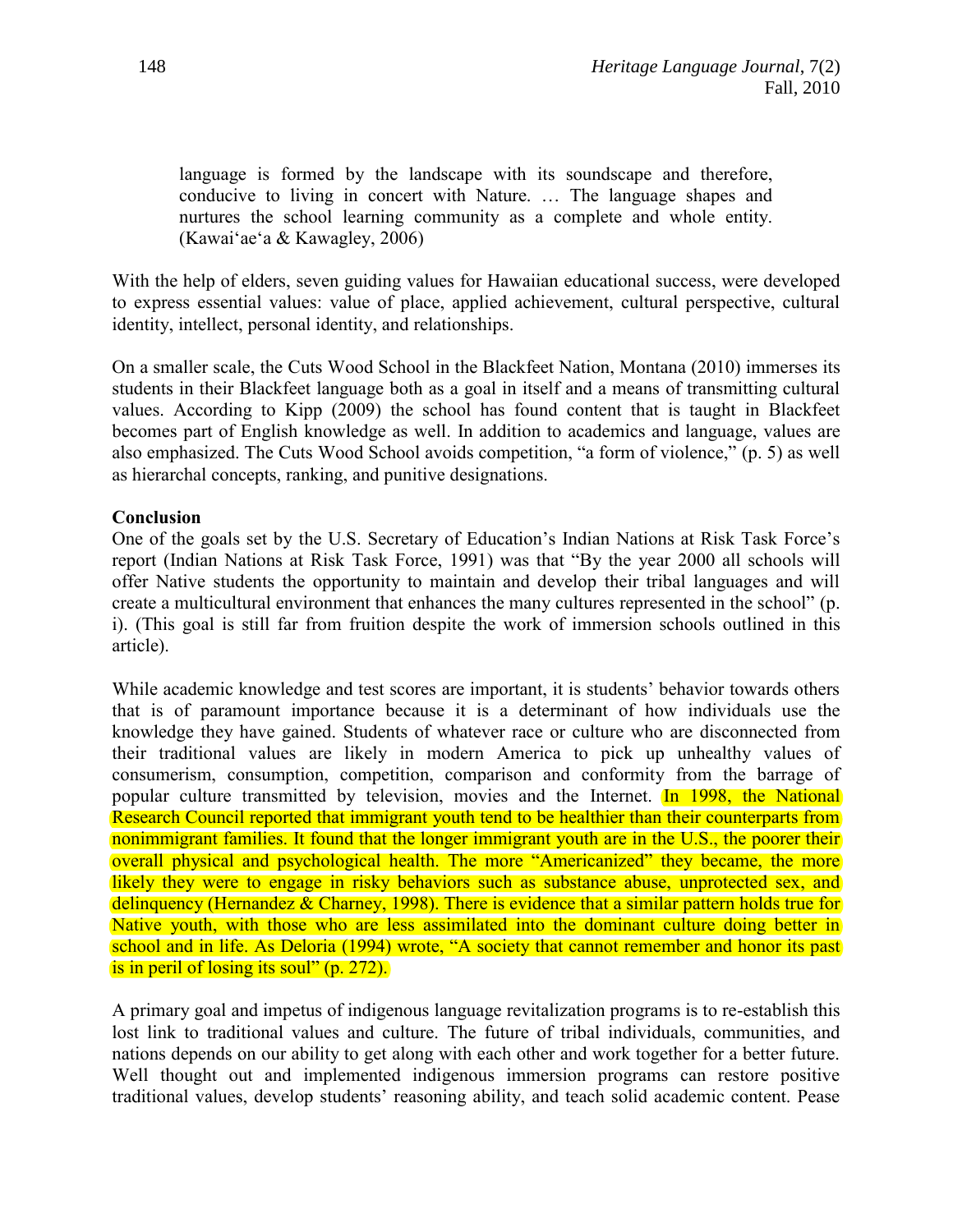(2004)) concluded her research of immersion schools by stating that "immersion improves overall educational achievement, strengthens family ties, and increases retention rates, keeping Native students in school who might otherwise drop out" (p. 16). While more research needs to be done on the academic advantages of immersion programs, students who participate in them tend to do well academically as well as behaviorally (see Johnson & Legatz, J., 2006, and Johnson & Wilson, 2005).

#### **References**

- Adams, D.W. (1995). *Education for extinction: American Indians and the boarding school experience, 1875-1928*. Lawrence, KN: University Press of Kansas.
- ʻAha Pūnana Leo. (2006). History and Timeline [web page]. Retrieved from http://www.ahapunanaleo.org/eng/about/about\_history.html.
- Alvord, L. A. & Van Pelt, E. C. (1999). *The scalpel and the silver bear*. New York: Bantam.
- Ambler, M. (2004). Native languages: A question of life or death. *Tribal College, 15*(3), 8-9.
- Arviso, M., & Holm, W. (2001). Tséhootsooídi Ólta"gi Diné Bizaad BÍhoo"aah: A Navajo immersion program at Fort Defiance, Arizona. In L. Hinton & K. Hale (Eds.), *The green book of language revitalization in practice* (pp. 203-215). San Diego, CA: Academic.
- Bowen, J. J. (2004). *The Ojibwe language program: Teaching Mille Lacs Band youth the Ojibwe language to foster a stronger sense of cultural identity and sovereignty*. Cambridge, MA: The Harvard Project of American Indian Economic Development, John F. Kennedy School of Government/Harvard University.
- Bingham, S., & Bingham, J. (Transcribers). (1982/1994) *Between sacred mountains: Navajo stories and lessons from the land*. Rock Point, AZ: Rock Point Community School. Reprinted by University of Arizona Press, Tucson.
- Calsoyas, K. (1992). *The soul of the Indian.* (Unpublished doctoral dissertation). Northern Arizona University, Flagstaff.
- *Declaration on the Rights of Persons Belonging to National or Ethnic, Religious and Linguistic Minorities* (1993). G.A. Res. 47/135, U.N. GAOR, 47<sup>th</sup> Sess., Supp. No. 49, at 210, U.N. Doc. A/47/49. Retrieved from<http://brj.asu.edu/archives/1v21/UN.html>
- Deloria, Jr., V. (1994). *God is red: A Native view of religion.* Golden, CO: Fulcrum.
- Deloria, Jr., V., & Wildcat, D.R. (2001). *Power and place: Indian education in America*. Golden, CO: Fulcrum Resources.
- Fox, S. J. (2000). *Creating a sacred place to support young American Indian and other learners in grades k-3* (Vols. 1 & 2). Polson, MT: National Indian School Board Association.
- Fox, S. J. (2001a). *Creating a sacred places for children in grades 4-6.* Polson, MT: National Indian School Board Association.
- Fox, S. J. (2001b). *Creating a sacred places for students in grades 9-12*. Polson, MT: National Indian School Board Association.
- Freeman, C., & Fox M.A. (2005). *Status and trends in the education of American Indians and Alaska Natives.* U.S. Department of Education, National Center for Educational Statistics.
- Grande, S. (2004). *Red pedagogy: Native American social and political thought.* Lanham, MD: Rowman & Littlefield.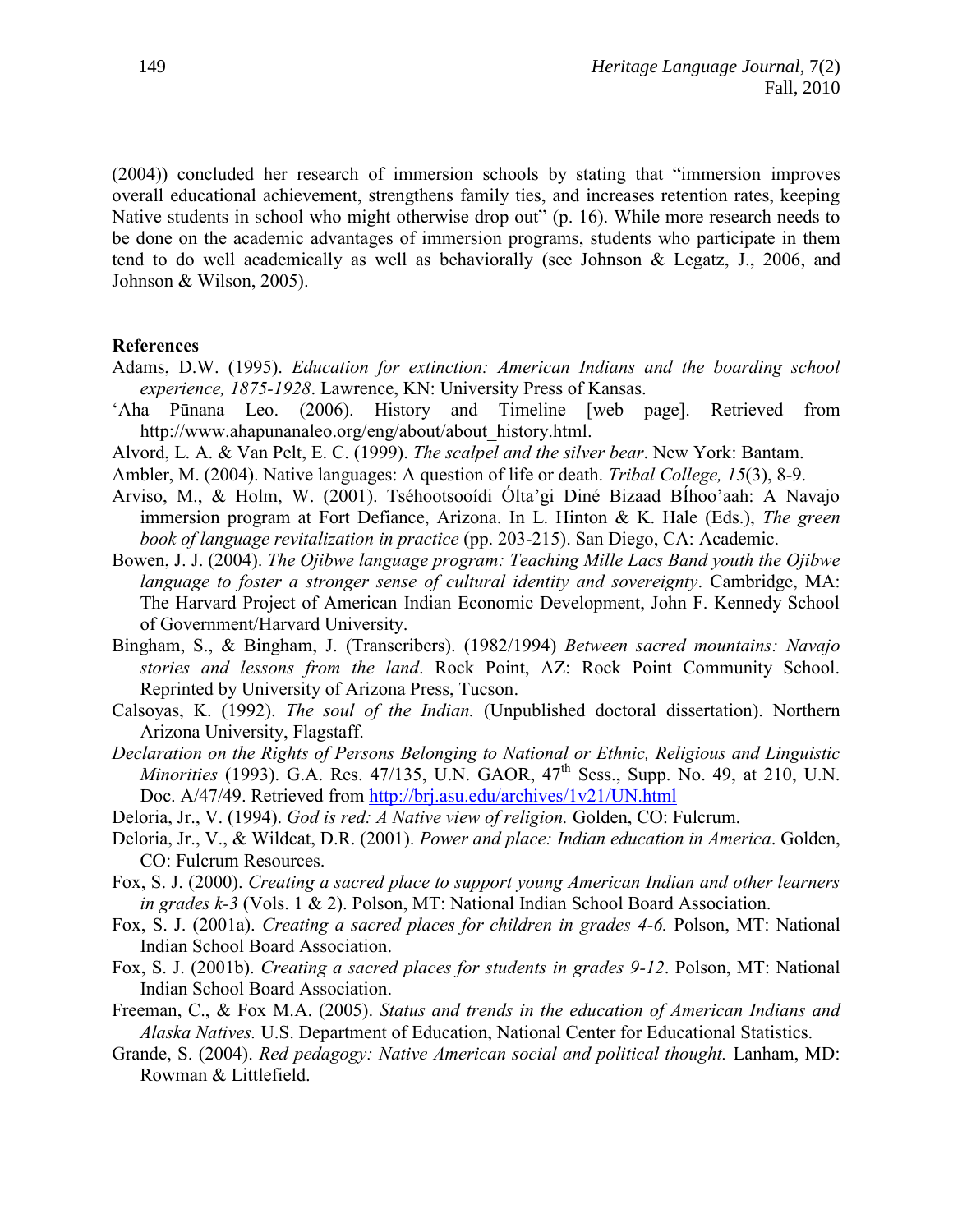- Hernandez, D.J., & Charney, E. (Eds.) (1998). *From generation to generation: The health and well-being of children in immigrant families* (Committee on the Health and Adjustment of Immigrant Children and Families, Board on Children, Youth, and Families, National Research Council and Institute of Medicine.) Washington, DC: National Academy.
- Holm, W. (2006). The "goodness" of bilingual education for Native American children. In T.L. McCarty & O. Zepeda (Eds.), *One voice, many voices: Recreating Indigenous language communities* (pp. 1-46). Tempe, AZ: Arizona State University Center for Indian Education.
- Holm, A., & Holm, W. (1990). Rock Point, A Navajo way to go to school: A valediction. *ANNALS, AAPSS, 508*, 170-184.
- Holm, A., & Holm, W. (1995). Navajo language education: Retrospect and prospects. *Bilingual Research Journal, 19*(1), 141-167.
- Indian Nations at Risk Task Force. (1991)*, Indian nations at risk: An educational strategy for action* [report]. Washington, DC: U.S. Department of Education. Retrieved from <http://www.tedna.org/pubs/nationsatrisk.pdf>
- Institute for Government Research. (n.d.). *The problem of Indian administration*. Baltimore, MD: John Hopkins. *Alaskool.org*. Retrieved from http://www.alaskool.org/native ed/ [research\\_reports/IndianAdmin/Indian\\_Admin\\_Problms.html](http://www.alaskool.org/native_ed/%20research_reports/IndianAdmin/Indian_Admin_Problms.html)
- Johnson, F., & Legatz, J., (2006). Tséootsooí Diné bi"ólta. *Journal of American Indian Education, 45*(2), 25-33.
- Johnson, F., & Wilson, J. (2005). Navajo immersion in the Navajo Nation. *NABE News*, *28*(4), 30-31.
- Kawai"ae"a, K , & Kawagley, A. O. (2003). Site report #33, Living Hawaiian Life-Force School. Unpublished draft case study report, Keaʻau, Hawaiʻi.
- Kipp, D. (2009). Encouragement, guidance and lessons learned: 21 Years in the trenches of indigenous language revitalization. In J. Reyhner & L. Lockart (Eds.), *Indigenous language revitalization: Encouragement, guidance and lessons learned* (pp. 1-9). Flagstaff, AZ: Northern Arizona University. Retrieved from<http://jan.ucc.nau.edu/~jar/ILR/>
- Lipka, J., Mohatt, G., & the Ciulistet Group. (1998). *Transforming the culture of schools: Yup'ik Eskimo examples*. Mahwah, NJ: Lawrence Erlbaum.
- Littlebear, R. (1999). Some rare and radical ideas for keeping Indigenous languages alive. In *Revitalizing indigenous languages* (pp. 1-5). Flagstaff, AZ: Northern Arizona University. Retrieved from [http://jan.ucc.nau.edu/~jar/RIL\\_1.html](http://jan.ucc.nau.edu/~jar/RIL_1.html)
- Mankiller, W. (2004). *Every day is a good day: Reflections by contemporary Indigenous women*. Golden, CO: Fulcrum.
- Matsuura, K. (2008). *Message from Mr. Matsuura on the celebration of 2008, International Year of Languages* [web page]. United Nations Educational, Scientific and Cultural Organization. Retrieved from [http://portal.unesco.org/culture/en/ev.php-URL\\_ID=35559&URL\\_DO=DO\\_](http://portal.unesco.org/culture/en/ev.php-URL_ID=35559&URL_DO=DO_%20TOPIC&URL_SECTION=201.html)  [TOPIC&URL\\_SECTION=201.html](http://portal.unesco.org/culture/en/ev.php-URL_ID=35559&URL_DO=DO_%20TOPIC&URL_SECTION=201.html)
- Midgette, S. (1977). *The Native languages of North America: Structure and survival.* In D. Morrison (Ed.), *American Indian studies: An Interdisciplinary Approach to Contemporary Issues*. New York: Peter Lang.
- Nevins, M.E. (2004). Learning to listen: Confronting two meanings of language loss in the contemporary White Mountain Apache speech community. *Journal of Linguistic Anthropology, 14*(2), 269-288.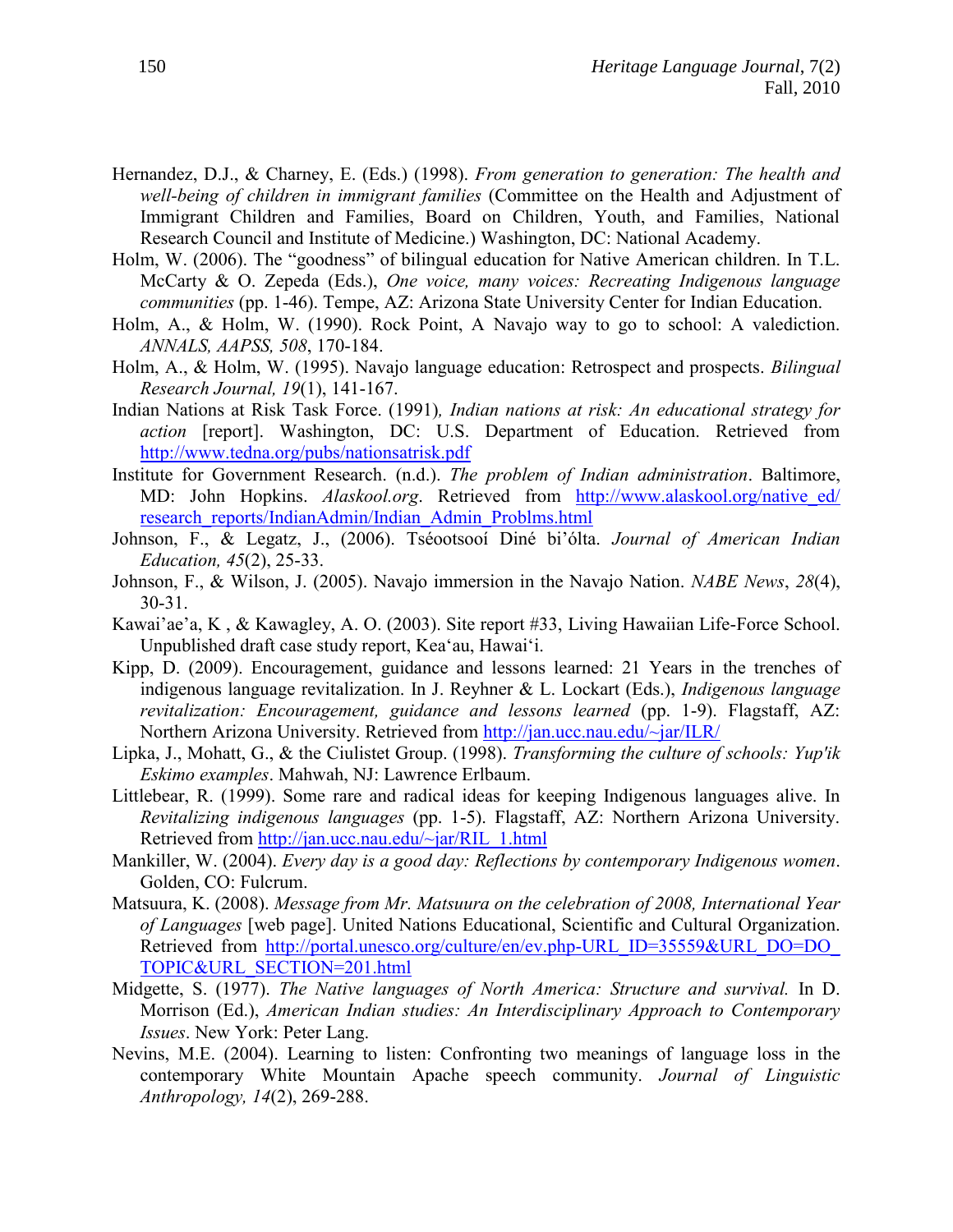- Office of Diné Culture, Language & Community Service, Division of Diné Education. (2000). *T'áá Shá Bik'ehgo Diné Bí Ná nitin dóó Íhoo'aah* [Diné Cultural Content Standards]. Window Rock, AZ: Author. Retrieved from http://www.odclc.navajo.org/view taa [\\_yellow.htm](http://www.odclc.navajo.org/view_taa%20_yellow.htm)
- Pease, J. (2004). New voices, ancient words. *Tribal College, 15*(3), 15-18.
- Cuts Wood School. (2010). Piegan Institute progams [web page]. Retrieved from <http://www.pieganinstitute.org/cutswoodschool.html>
- Platero, D. (1975). Bilingual education in the Navajo Nation*.* In R. C. Troike & N. Modiano (Eds.), *Proceedings of the first inter-American conference on bilingual education* (pp. 56- 61). Washington, DC: Center for Applied Linguistics.
- Reyhner, J. (1990). A description of the Rock Point Community School Bilingual Education Program. In J. Reyhner (Ed.), *Effective language education practices and Native language survival* (pp. 95-106). Choctaw, OK: Native American Language Issues. Retrieved from <http://jan.ucc.nau.edu/~jar/NALI7.html>
- Reyhner, J. (2006a, May). Humility vs. self-esteem: What do Indian students need? *Indian Education Today*, 33-36. Retrieved from<http://jan.ucc.nau.edu/~jar/AIE/IEThumility.html>
- Reyhner, J. (2006b). *Education and language restoration*. Philadelphia, PA: Chelsea House.
- Reyhner, J. (2006c, March). Creating sacred places for children. *Indian Education Today*, 19-20. Retrieved from<http://jan.ucc.nau.edu/~jar/AIE/IETplaces.htm>
- Reyhner, J. (2006d). Issues facing new Native teachers. In D. Beaulieu & A.M. Figueira (Eds.), *The power of Native teachers* (pp. 63-92). Tempe, AZ: Center for Indian Education, Arizona State University.
- Reyhner, J. (2008). Promoting human rights through Indigenous language revitalization. *Intercultural Human Rights Law Review, 3*, 152-189.
- Reyhner, J., & Eder, .J. (2004). *American Indian education: A history*. Norman, OK: University of Oklahoma.
- Shirley, J. Jr., (2005, March 30). Another viewpoint: Red Lake tragedy points to loss of traditional ways*, Navajo Hopi Observer, 25*(13), 5.
- *Universal Declaration of Human Rights*. (1948). G.A. Res. Res. 217A, at 71, U.N. GAOR, 3rd Sess., U.N. Doc. A/810 (Dec. 10, 1948). Retrieved from [http://www.un.org/Overview/](http://www.un.org/Overview/%20rights.html)  [rights.html](http://www.un.org/Overview/%20rights.html)
- *United Nations Declaration on the Rights of Indigenous Peoples*, G.A. Res. 61/295 (2007, Sept. 13), Retrieved from<http://www.un.org/esa/socdev/unpfii/en/declaration.html>
- Wilkins, L. (2008). Nine virtues of the Yakima Nation. *Democracy & Education, 17*(2), 29-32.
- Yazzie, E.P. (2003). Missionaries and American Indian languages. In J. Reyhner, O. Trujillo, R.L. Carrasco & L. Lockard (Eds.), *Nurturing Native languages* (pp. 165-178). Flagstaff,
- AZ: Northern Arizona University. Retrieved from [http://jan.ucc.nau.edu/~jar/NNL/NNL\\_14.pdf](http://jan.ucc.nau.edu/~jar/NNL/NNL_14.pdf)
- Yazzie, E.P. (1995). *A study of reasons for Navajo language attrition as perceived by Navajo speaking parents.* (Unpublished Ed. D. dissertation) Northern Arizona University, Flagstaff.